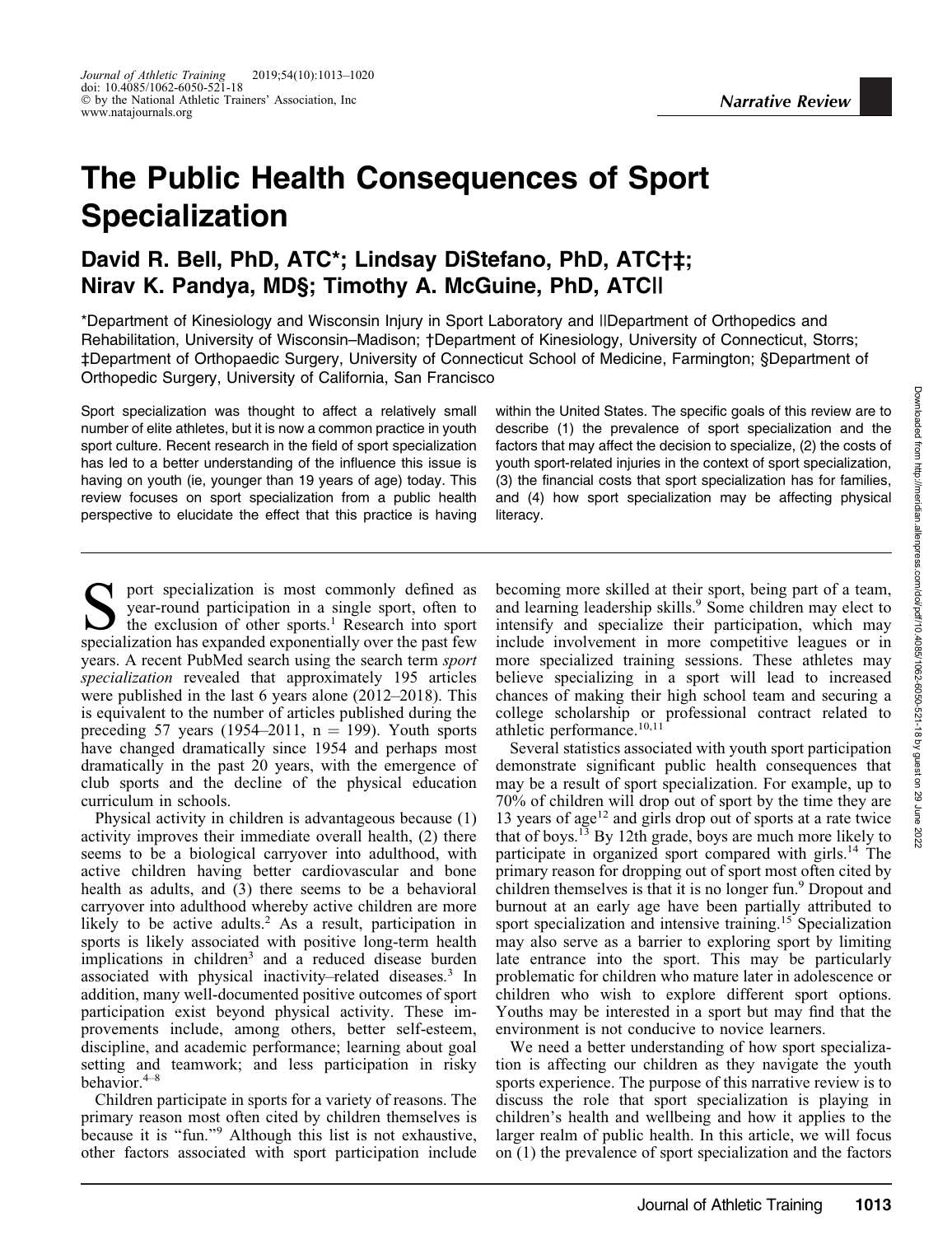that may affect the decision to specialize, (2) the costs of youth sport-related injuries in the context of sport specialization, (3) the financial effect that sport specialization has on families, and (4) how sport specialization may be affecting physical literacy.

# PREVALENCE OF SPORT SPECIALIZATION

Until recently, relatively basic questions regarding the effects of sport specialization could not be answered, such as ''What percentage of children are considered highly specialized?'' Over the past several years, studies have provided evidence to help determine the scope of this issue. Most of this research coincides with the advent of different sport-specialization scales that attempt to classify individuals into categories of specialization.<sup>16</sup> One of the most commonly used scales uses answers to 3 binary (yes/no) questions to classify participants as low, moderate, or highly specialized athletes.<sup>16</sup> Jayanthi et al<sup>16</sup> were the first to indicate the prevalence of specialization, with 28.1% of adolescents classified as highly specialized within a cohort of patients ranging from 7 to 18 years of age who reported to a hospital sports medicine clinic for injury evaluation. Multiple authors have reported the prevalence of highly specialized athletes at approximately 30% for club sport participants.<sup>17,18</sup> For the purposes of this review, *clubs* are in reference to the United States and are often private, feefor-participation sports leagues that have a range of competition levels. However, other investigators using more population-based measurements observed that the prevalence of highly specialized athletes might be lower. $17-21$  For example, the smallest prevalence value for highly specialized athletes was 13.4%. This value was noted in a large prospective cohort study with more than 1500 participants in a variety of settings (suburban versus rural, large and small schools, multiple sports).<sup>20</sup> This value might better represent a more accurate estimate of the overall prevalence; however, many factors can affect these numbers.

Several factors affect the prevalence of sport specialization. These include sport selection, age, sex, and school location and size. Girls have different sport-participation patterns compared with boys.<sup>2</sup> For example, girls are more likely to be classified as highly specialized than boys.<sup>2</sup> In addition, girls are more likely to participate in high competition volumes and play on a club sports teams when compared with their male counterparts.<sup>17</sup> These factors can increase the susceptibility to musculoskeletal overuse injuries. High school size and school location affect sport participation and specialization characteristics. Students at large high schools are more likely to be classified as highly specialized compared with athletes at small high schools.<sup>21</sup> The roster size for a varsity basketball team is similar between large and small high schools. However, larger schools will potentially have more athletes trying out for these roster spots, thus putting more pressure on the individual to specialize in order to make a team. In addition, athletes who live in suburban settings are more likely to be classified as highly specialized compared with athletes in rural settings, which may be attributable to school size.<sup>22</sup>

Specialization prevalence peaks around age 14, which is the age at which many children enter high school, but the phenomenon often begins much earlier.18 Recent research has identified that up to 25% of 12-year-olds competing in club sport events were classified as highly specialized.<sup>18</sup> Specialization before puberty is believed to be more problematic because it may coincide with maturation and skeletal growth, which might increase the risk of injury, especially when compounded with repetitive, high-volume activity. Informed by this concern over the timing of sport specialization, the American Academy of Pediatrics has issued a position statement, based on expert opinion, which recommends delaying sport specialization until 15 to 16 years of age.<sup>15</sup> However, contemporary, high-quality prospective researchers have observed that specialization increases the risk of sustaining overuse injuries in high school athletes even after controlling for age.<sup>20</sup> Therefore, age-based recommendations may need to be revisited as more high-quality scientific evidence becomes available to inform these recommendations.

Sport selection also affects specialization prevalence.<sup>18</sup> Individual sports, such as tennis, figure skating, and gymnastics, have been associated with high levels of early specialization.<sup>19</sup> Despite some well-known exceptions, such as Roger Federer, $^{23}$  success in these sports seems to require early specialization because peak performance occurs before puberty. Recent data demonstrated that specialization is now ubiquitous across most youth sports, including team sports where peak performance occurs after puberty.<sup>18</sup> For example, soccer, volleyball, ice hockey, basketball, softball, and lacrosse have the greatest prevalences of highly specialized athletes in team sports.<sup>17,18</sup> Experts<sup>15</sup> agree that early sports specialization is not likely necessary for success in these team sports.

# THE ECONOMIC BURDEN OF SPORTS-RELATED INJURIES

The costs associated with youth sports injuries in the United States are thought to be substantial, albeit difficult to measure. The costs specifically related to injuries attributable to youth sport specialization are even less well understood. Myriad factors contribute to the research gaps in these areas; they include the complex mix of public and private payers in the American health care system, as well as the lack of a single injury-reporting platform that could be used to aggregate national data. Despite these difficulties, several groups using different methods have attempted to capture the economic costs associated with youth sportsrelated injuries.

Nearly 10 000 sports injury hospitalizations occur in the United States each year, resulting in annual charges of \$113 million to \$133 million. Approximately 90% of these hospitalizations are in patients 10 to 18 years of age, and boys are 6 times more likely to be admitted compared with girls. The most common diagnoses were fractures, ligament sprains, and dislocations.<sup>24</sup> Similar trends can be observed for sport-related emergency department visits.<sup>25</sup> Approximately 430 000 visits occured annually, which cost an estimated \$447 million per year. Males constituted nearly 90% of patients; the most frequent injuries were contusions, sprains and strains, and fractures. The average hospital cost was \$22.703. Finally, Knowles et al<sup>26</sup> investigated the medical costs, human-capital costs (medical  $+$  loss of future earnings), and comprehensive costs (medical  $+$  loss of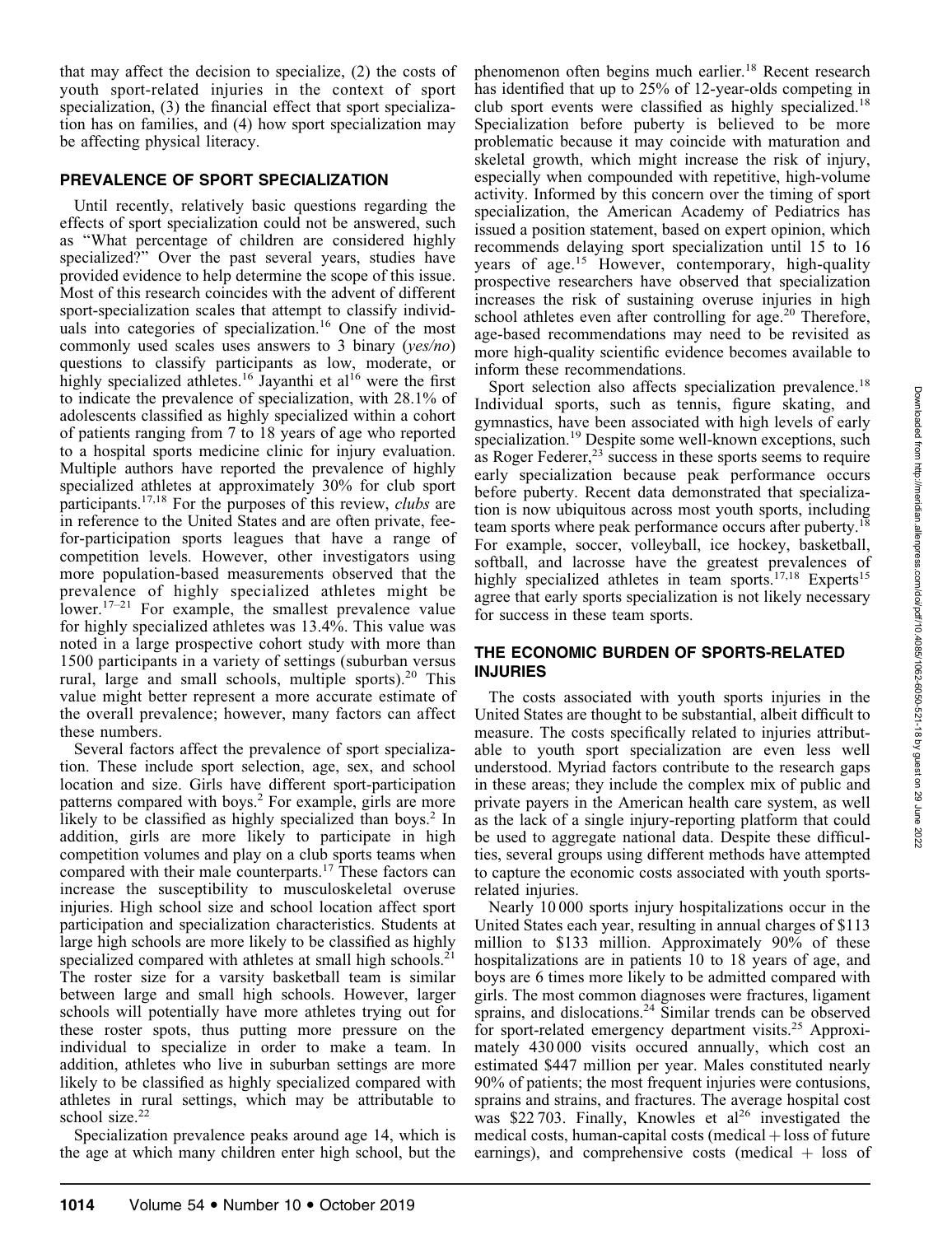Table 1. Medical Economic Effects of Sports in Which High Levels of Specialization Are Common<sup>a</sup>

| Sport             | MD or ED,<br>Visits | Direct Medical Costs,<br>\$ Millions | <b>Total Costs,</b><br>\$ Billions |  |
|-------------------|---------------------|--------------------------------------|------------------------------------|--|
| Baseball          | 25075               | 50.9                                 | 0.82                               |  |
| <b>Basketball</b> | 164746              | 264.2                                | 3.81                               |  |
| Soccer            | 88009               | 152.9                                | 2.20                               |  |
| Softball          | 27093               | 43.5                                 | 0.55                               |  |
| Volleyball        | 31532               | 48.8                                 | 0.64                               |  |
| Total             | 336455              | 560.3                                | 8.02                               |  |

Abbreviations: ED, emergency department; MD, medical doctor.

<sup>a</sup> Data are from the National Electronic Injury Surveillance System of the US Consumers Product Safety Commission (2016, ages 14– 18 years).

future earnings  $+$  reduced quality-of-life costs) of injuries sustained by high school athletes. They studied athletes from the 12 most common high school sports and estimated \$9.9 million in medical costs, \$44.7 million in human capital costs, and \$144.6 million in comprehensive costs. The average medical cost per injury was \$709.

Another source of data that can be used to quantify the costs associated with sports and recreational injuries is the National Electronic Injury Surveillance System of the United States Consumers Product Safety Commission.27 Sports injuries sustained by male and female athletes aged 14 to 18 that occurred in team sports with high rates of specialization (ie, baseball, basketball, soccer, softball, volleyball; figure skating, gymnastics, and tennis were not included in these data) were substantial. During 2016 alone, an estimated 336 000 physician and or emergency department visits took place, with direct costs of more than \$560 million and total costs (direct and indirect) of more than \$8 billion (Table 1).

A significant limitation to using these estimates to quantify the costs associated with sport specialization is that reported injuries are most likely acute in nature rather than overuse or chronic. Sport specialization has been associated primarily with overuse injuries, $<sup>1</sup>$  but the link</sup> with acute injuries is unclear.<sup>28</sup> Athletes with overuse injuries will be less likely to present to emergency departments for evaluation. In addition, overuse injuries are underreported and difficult to capture via surveillance networks.29

The next logical step to quantify the costs associated with sport specialization is to estimate the economic burden of injuries that may be at least partially attributable to sport specialization each year. We have extrapolated estimates of the direct medical costs associated with injuries attributable to sport specialization (Table 2). We estimate that the United States spends \$0.8 billion to \$5.2 billion per year on these injuries collectively, a figure that is similar to the costs associated with acute sport-related musculoskeletal trauma such as ankle sprains<sup>30</sup> and anterior cruciate ligament tears.<sup>31</sup> It should be noted that these are crude estimates with many limitations. For example, the cost of acute injuries tends to be greater than the cost of overuse injuries, and these estimates do not account for specific injuries or sex differences. Health care costs have outpaced inflation, meaning that we may be underestimating the cost of injuries attributable to sport specialization. Moreover, in an overall cost-benefit analysis, the benefits of youth sports would be included (eg, the reduced costs of obesity, pediatric hypertension), whereas these calculations did not account for these benefits. However, sports medicine providers need to be aware of the potential sizeable economic implications associated with sport-related injuries and specialization.

Another limitation of research in this area is the lack of high-quality injury surveillance in younger cohorts of athletes. The challenges associated with measuring the phenomena of injuries and sport specialization in this population are numerous. They include (1) a lack of medical providers who can identify injuries for youth leagues and therefore (2) recording of injury and exposure information would probably have to rely on volunteer nonmedical personnel (eg, parents); (3) the large number of youth leagues (clubs, travel teams, different age groups); (4) the interest of youth leagues in collecting this information; and (5) the cost of capturing this information and how that may affect costs to participants. Future researchers in sport specialization and injury should prioritize this cohort of younger athletes, which has largely been overlooked to date.

#### THE FINANCIAL COSTS OF YOUTH SPORT SPECIALIZATION

Whereas sport-related injury due to sport specialization is very well known, the financial costs associated with participation are often underappreciated. The landscape of

| Population,<br>Millions <sup>a</sup> | Prevalence of<br>Specialization, % <sup>b</sup> | Highly<br>Specialized, No. <sup>c</sup> | % Injured <sup>d</sup> | Injuries in<br>Highly<br>Specialized<br>Athletes, No. <sup>e</sup> | Cost Per Injury,<br>\$ Range <sup>f</sup> | Range of Total<br><b>Direct Medical Costs</b><br><b>Associated With</b><br>Specialization <sup>9</sup> |
|--------------------------------------|-------------------------------------------------|-----------------------------------------|------------------------|--------------------------------------------------------------------|-------------------------------------------|--------------------------------------------------------------------------------------------------------|
| 45                                   | 13.4                                            | 6030000                                 | 21                     | 1266300                                                            | 640-1095                                  | 810 432 000 - 1386 598 500                                                                             |
| 60                                   | 13.4                                            | 8040000                                 | 21                     | 1 688 400                                                          | 640-1095                                  | 1080576000-1848798000                                                                                  |
| 45                                   | 38                                              | 17 100 000                              | 21                     | 3591300                                                            | 640-1095                                  | 2298432000-3932473500                                                                                  |
| 60                                   | 38                                              | 22 800 000                              | 21                     | 4788000                                                            | 640-1095                                  | 2064320000-5242860000                                                                                  |

Table 2. Extrapolated Estimates of the Direct Medical Costs Associated With Injuries Attributable to Sport Specialization

<sup>a</sup> Estimates of population that participate in youth sports (5–18 years of age).

<sup>b</sup> Minimum and maximum estimates of the prevalence of highly specialized athletes.

 $\textdegree$  First column  $\times$  second column.

d Percentage of highly specialized athletes who are injured during a season.<sup>20</sup>

 $e$  Third column  $\times$  fourth column.

<sup>f</sup> Estimated average cost per musculoskeletal injury (95% confidence interval) adjusted for inflation.

<sup>g</sup> Estimated total costs of injuries in highly specialized athletes.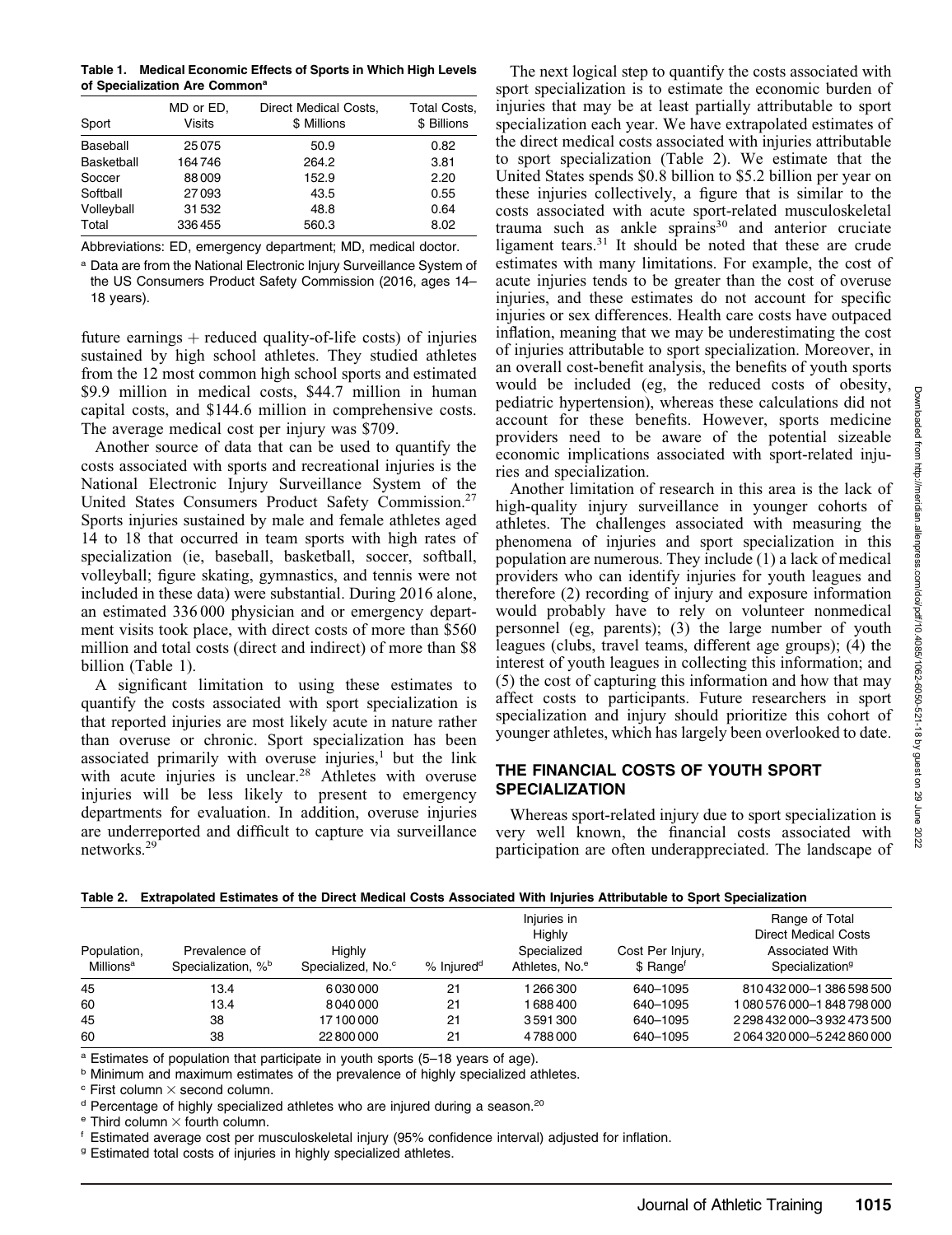youth sports participation has drastically changed over the past 20 years. The emphasis has shifted from school-based programming centered on fitness, teamwork, and participation to, in some cases, private programming centered on skill development, individual success, and profit. This change has come at the expense of the physical and emotional health of the young athlete.<sup>32</sup> According to the Centers for Disease Control and Prevention, only 7.9% of middle schools and 2.1% of high schools provide daily physical education (or its equivalent) during the school year.3 As schools cut or reduce physical education, parents will often seek a replacement in order for their children to be physically active. Club sports organizations see this need and offer an opportunity for participation. Unfortunately, this competitive environment creates opportunities for misplaced financial gain: private entities that profit from club sports participation while promoting an increased chance of scholarship, professional status, or both. Yet, very few high school athletes will obtain a scholarship because of their athletic performance.

According to the National Collegiate Athletic Association  $(NCAA)$ ,  $33$  the percentage of college athletes who will turn professional is 9.5% for baseball, 1.2% for men's basketball, 0.9% for women's basketball, 1.6% for football, and 1.4% for men's soccer. Only 2% of high school athletes will obtain a scholarship, and the average scholarship amount in 2015 was \$14 270 for men and \$15 162 for women.34 In fact, there are only 6 NCAA sports in which a full scholarship can even be obtained (football; men's and women's basketball; and women's gymnastics, volleyball, and tennis). Most NCAA sports have more roster spots than scholarships. For example, the average size of an NCAA soccer team is 28 to 29 players, whereas coaches can award the equivalent of only 9.9 scholarships.

Parents, coaches, and youth have engaged in a business transaction in which the return on investment is slim (only 2% of high school athletes receive a scholarship), and the reward that one obtains may be dwarfed by the money spent in an effort to obtain it. The following questions naturally come to the forefront: How much money overall is generated by these club sport entities? How much does each family spend? What does this dollar amount mean for access to sport participation?

Youth sports have become a \$15.3 billion industry.<sup>34</sup> According to a 2016 survey by TD Ameritrade, 63% of parents will pay from \$1200 to \$6000 per year, with nearly 20% paying upward of \$12 000 per year.<sup>35</sup> These costs do not include medical expenses, which come with the known increase in injury risk from participation on teams that promote intensive, high-volume training and skill development.<sup>32</sup> As a result, only a select few families will win the "jackpot" of youth sports: having a child who avoids serious injury while obtaining a scholarship amount that exceeds money paid to club sport entities on a yearly basis.

Yet, even with an understanding of the economic implications, families who have the means to ''pay to play'' might continue to fill the pockets of these private entities. The underreported aspect of these economic costs is the barrier to sports participation that they create for families who either lack the money for their children to join these club teams or do not live in areas where these teams are accessible. Therefore, the current youth sports climate has created a barrier to participation for minority youth,

those of lower socioeconomic status (SES), and disabled youth. In some instances, youth sports have become accessible only to the elite, unfortunately mirroring the inequalities in other areas of our society.

A 2-tiered sports culture has arisen in which middle- and upper-class families have access to multiple options for sports participation, whereas families who are challenged financially have access to limited or no offerings for sports participation as school-based programs are de-emphasized and recreational and community options become scarce. A recent quote by a parent (who chose to remain anonymous) at a club sporting event captures the idea: ''Youth sports seems to discriminate against minority and poor participants via high fees, travel requirements, and scheduling.'' According to the Aspen Institute, only 34.6% of children between the ages of 6 and 12 in families making under \$25,000 per year participated in team sports, whereas in families with incomes greater than \$100 000 per year, the sports participation rate nearly doubled  $(68.4\%)$ .<sup>36</sup> Furthermore, the Robert Wood Johnson Foundation reported that only 25% of middle and high school students from lower income areas participated in youth sports due to fees, transportation challenges, and equipment  $costs<sup>37</sup>$  This disparity of means is further exemplified by data suggesting that those who obtain college athletic scholarships are more likely to be of a higher SES than the average student and are less likely to be first-generation college students.<sup>38</sup>

Recent researchers who focused on the relationship between sport specialization and SES seemed to support the observation that a 2-tiered system exists in contemporary American youth sports.<sup>39,40</sup> Post et al<sup>40</sup> found that parents of children who participated in club sports spent approximately \$1500 per year on those activities. Most parents reported having a total household income greater than \$100 000 and having a bachelor's degree. Parents in the highest income ranges were more likely to have a child who was classified as highly specialized in a single sport. Jayanthi et  $a^{39}$  expanded on these findings by dividing a large sample of respondents into high and low SES groups. The high SES group was more likely to spend more hours per week playing organized sports, to train more than 8 months per year in their primary sport, and to report a serious overuse injury compared with the low SES group.

Adults have created an environment that will have vast implications for the long-term health of our youth. In this 2 tiered system, 1 group is characterized in many ways by a highly specialized cohort that requires underwriting of significant economic costs and that also leads to overuse injury and burnout. This is juxtaposed with the second group, which may be less specialized, cannot afford the costs to play, has fewer opportunities to participate in physical activity, and may be at risk for long-term sedentary-lifestyle diseases.<sup>41</sup> All individuals who are dedicated to improving the culture of youth sports—whether it be health care providers, coaches, or parents—must work to create a culture in which economics do not drive access and health.

#### PHYSICAL LITERACY AND SPORT SAMPLING

Sport participation provides a major avenue for children to optimize their motor development and learn the fundamental movement skills (eg, running, balancing,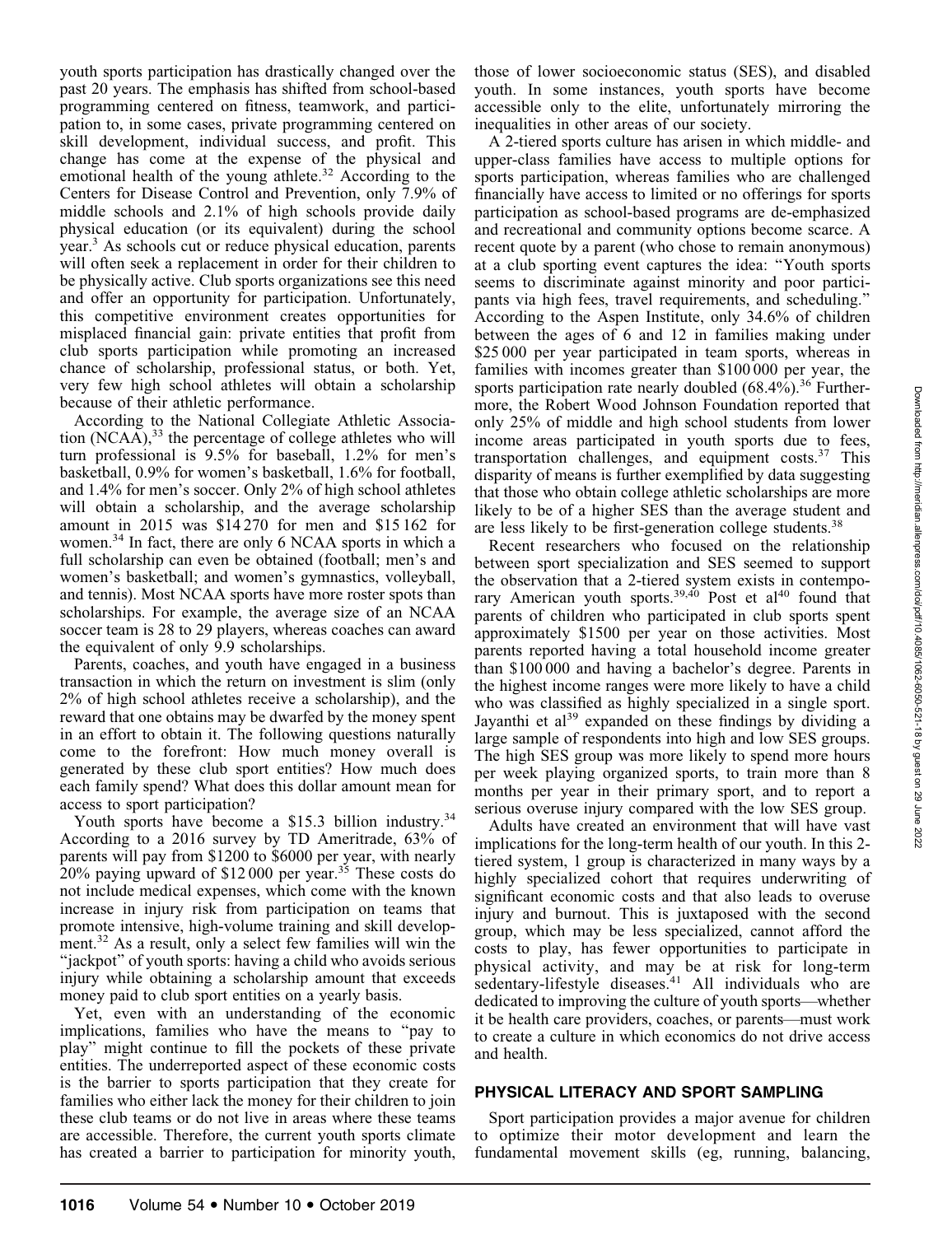

Figure 1. Sport sampling contributes to the development of physical literacy and promotes an active lifestyle.

throwing, kicking) needed to participate in future physical activities. Participation in sports should, in theory, simultaneously build children's confidence in their own abilities to be active and motivate them to participate further. Unfortunately, the declining numbers of youth sport participation suggest that current practices are failing to achieve these desired outcomes.

Physical literacy is a growing concept internationally that can be defined as the ability, confidence, and desire needed for people to be active throughout their lifetime. Using this definition, physical literacy is essentially a goal of youth sport participation.<sup>42</sup> The ability to be active, or competency in fundamental movement skills, is positively associated with increased activity participation and inversely associated with weight status in children.<sup>43</sup> Fundamental movement skills include the essential movements incorporated into most sports and types of physical activity, such as running, hopping, jumping, balancing, striking an object, kicking, catching, and throwing. These movements are considered essential because failure to be competent likely impairs an individual's ability to be successful when performing the associated sport. For example, if a child lacks competency in catching and throwing, the child's sport performance will be limited in sports requiring these skills, such as basketball, baseball or softball, and lacrosse.

Impaired, or immature, movement competency may limit a child's ability to participate in sports and may predispose the child to musculoskeletal injury. A major risk factor for musculoskeletal injury is poor neuromuscular control, or insufficient control of the body during movement.<sup>44,45</sup> Poor balance and execution of specific movements during physical activity, such as landing with limited bending at the knees and hips, are currently considered risk factors for injury. However, these same deficits were identified decades ago as children learned fundamental movement skills. Therefore, insufficient mastery of basic movement control may be partially responsible for musculoskeletal injuries. Unfortunately, many adolescents lack physical movement competency, which likely predisposes them to musculoskeletal injury and hinders future physical activity participation.46

Sport sampling, or sport diversification, involves children trying out a variety of sports and physical activities and has been emphasized in the literature as critical for appropriate motor and social skill development, future athletic success, lifelong physical activity, and reduced injury risk. $47-51$ 

Sport sampling can have a major influence on all aspects of physical literacy; it is associated with lower rates of burnout in sport and creates opportunities for children to develop a variety of fundamental motor skills while evaluating activities for their own enjoyment.<sup>50</sup> A variety of fundamental motor skills is essential for a child to feel confident and have the necessary abilities to transfer to sport performance. Recent data demonstrated that children who sampled, or explored, different types of sports or physical activities throughout childhood also possessed improved neuromuscular control compared with their peers with low exposure to sport or activity sampling.<sup>52</sup> These findings highlight the strong need for children to be exposed to a variety of sports with different movement patterns in order to optimize neuromuscular control, reduce the risk of injury, and, in theory, promote physical activity participation. Consequently, sport sampling is a major contributor to the development of physical literacy and promoting an active lifestyle (Figure 1).<sup>53</sup>

#### RECOMMENDATIONS

We identify 4 areas of contemporary youth sport culture needing improvement to address the negative trends we have discussed in this article. Although funding might be required for some of these ideas, most do not necessitate funding. They simply require a local champion to advocate for their implementation.

#### Advocate for Policy and Rule Changes

Parents and coaches must be educated about the current sports culture to concretely affect change. This burden of education falls on anyone who interacts with these families, including sports medicine clinicians. However, for change to occur, these conversations must include a variety of stakeholders, those from outside as well as inside the medical community. We have provided suggestions to improve the consistency of messaging between persons of influence for key stakeholder groups in the youth sport experience (Figure 2). The heart of these recommendations is to encourage children to participate in a variety of sports and to remove policies that penalize children wishing to do so (eg, if you do not play in the fall, you cannot play in the spring). These punitive policies are beneficial to the financial wellbeing of the organization but can have negative effects on children. All teams and organizations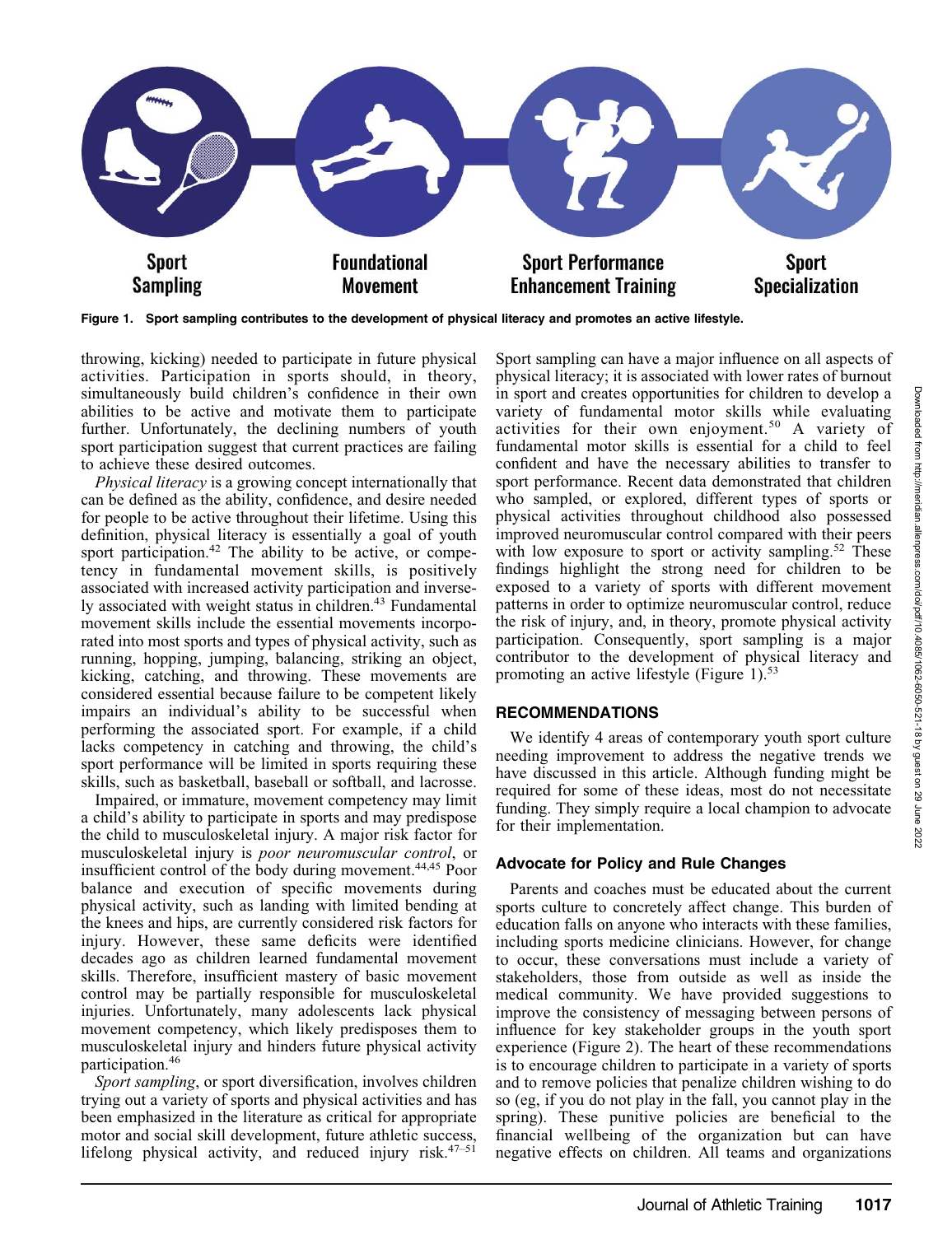

Figure 2. Suggestions for enhancing messaging between persons of influence and key stakeholders to benefit the youth sport experience.

should promote teamwork, participation, and fitness above skill development and individual success. To facilitate this focus, policies of high school, clubs, communities, and professional organizations should encourage cooperation between teams and organizations for the benefit of participants.

## Participate in Injury-Prevention Programs, Follow and Disseminate Safe Sport Recommendations

Evidence-based safe-sport recommendations exist in order to provide parents, coaches, and athletes with guidelines to reduce injury risk. Yet, recent data demonstrated that 80% of these individuals had no knowledge of these recommendations.<sup>10,54,55</sup> Examples of recent and clinically useful guidelines include encouraging sport sampling during childhood, not specializing in a single sport until late adolescence (excluding gymnastics and figure skating), and not playing in multiple leagues at the same time.<sup>51</sup> Other clinically useful guidelines are time based and include limiting participation by the number of hours per week and months per year.<sup>16,18</sup> A child should not participate in organized sport more hours per week than the child's age (eg, a 12-year-old athlete should not participate in more than 12 hours per week of organized sport). In addition, children should not play a single sport more than 8 months per year and should have 1 to 2 days per week off

from organized training and competition.<sup>18,56</sup> The hoursper-week and months-per-year recommendations need to be investigated further; however, these metrics serve to start conversations among parents, coaches, and athletes. If a child decides to specialize, participation in an injuryprevention program may improve performance as well as mitigate injury risk.<sup>57</sup> Parents should monitor their athlete to ensure proper training-load management via these evidence-based recommendations.

# Increase Opportunities for Low-Income and Disadvantaged Students

Team sports often have associated costs, which can include not only the registration fee but travel, uniforms, and equipment. The average cost of sport participation was approximately \$302.58 However, more than half of all children received free or reduced-price lunch,<sup>59</sup> and 1 in 5 lower-income parents reported that cost forced them to cut back on their children's sport participation.<sup>58</sup> Local communities and nonprofit organizations should strive to increase funding for children who come from low-income or disadvantaged backgrounds to participate in organized sporting activity. In addition, cities, municipalities, and high schools should require fee waivers for low-income children if private clubs use public facilities.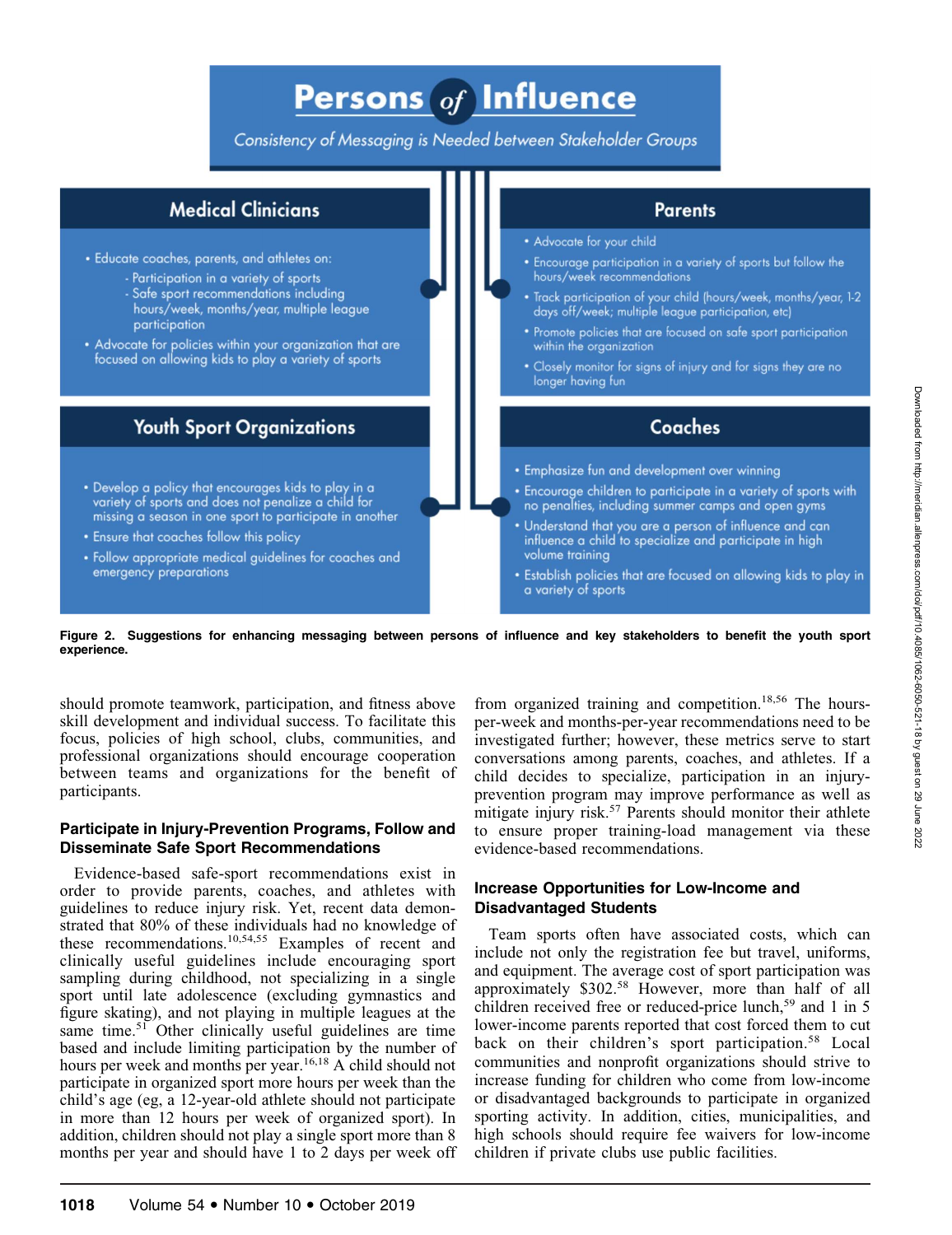#### Reinvest in School-Based Physical Education

School districts need to reinvest in school-based physical education and extracurricular sports to provide daily recreational activity and promote the acquisition of physical literacy. There is strong evidence that school-based physical education increases physical activity and fitness among children.<sup>60</sup> Yet, most physical education lessons do not meet the Centers for Disease Control and Prevention recommendation that 50% of a student's lesson time should involve moderate-to-vigorous physical activity. One option would be for all states to adopt resolutions to improve physical education and activity levels in schools.<sup>61</sup> Alternatively, parents could assist with grants to expand physical education offerings.

## **CONCLUSIONS**

Many positive aspects to sport participation should be rightly emphasized. However, novel research demonstrated that the practice of sport specialization is now pervasive in most sports and communities and is affected by factors such as age, sex, school size and relative location, and sport selection. Whereas sport participation has a positive effect on overall health and wellbeing, sport specialization may have a negative economic effect in terms of health care spending via injuries and costs to families. This also seems to be creating different tiers of participation in which cost is a barrier to access. Finally, physical literacy seems to be negatively affected by early sport-skill acquisition because children have limited opportunities to explore different movement patterns. Dissemination and implementation of recommendations are needed to educate youth-sport stakeholders about best practices. Research into sport specialization and youth sports injuries is relatively new, and recommendations will need to be evaluated as more high-quality data emerge.

# REFERENCES

- 1. Bell DR, Post EG, Biese K, Bay C, Valovich McLeod TC. Sport specialization and risk of overuse injuries: a systematic review with meta-analysis. Pediatrics. 2018;142(3):e20180657.
- 2. Boreham C, Riddoch C. The physical activity, fitness and health of children. J Sports Sci. 2001;19(12):915–929.
- 3. Lee SM, Burgeson CR, Fulton JE, Spain CG. Physical education and physical activity: results from the School Health Policies and Programs Study 2006. J Sch Health. 2007;77(8):435–463.
- 4. Allender S, Cowburn G, Foster C. Understanding participation in sport and physical activity among children and adults: a review of qualitative studies. Health Educ Res. 2006;21(6):826-835.
- 5. Wagnsson S, Lindwall M, Gustafsson H. Participation in organized sport and self-esteem across adolescence: the mediating role of perceived sport competence. J Sport Exerc Psychol. 2014;36(6):584–594.
- 6. Rees DI, Sabia JJ. Sports participation and academic performance: evidence from the National Longitudinal Study of Adolescent Health. Econ Educ Rev. 2010;29(5):751–759.
- 7. Pate RR, Trost SG, Levin S, Dowda M. Sports participation and health-related behaviors among US youth. Arch Pediatr Adolesc Med. 2000;154(9):904–911.
- 8. Logan K, Cuff S; Council on Sports Medicine and Fitness. Organized sports for children, preadolescents, and adolescents. Pediatrics. 2019;143(6):e20190997.
- 9. Visek AJ, Achrati SM, Mannix H, McDonnell K, Harris BS, DiPietro L. The fun integration theory: toward sustaining children

and adolescent sport participation. J Phys Act Health. 2015;12(3):424–433.

- 10. Brooks MA, Post EG, Trigsted SM, et al. Knowledge, attitudes, and beliefs of youth club athletes toward sport specialization and sport participation. Orthop J Sports Med. 2018;6(5):2325967118769836.
- 11. Biese KM, Post E, Schaefer DA, Bell DR. Sport specialization and participation characteristics of female high school volleyball athletes. Athl Train Sports Health Care. 2018;10(6):247–252.
- 12. Wallace K. How to make your kid hate sports without really trying. CNN Web site. https://www.cnn.com/2016/01/21/health/kidsyouth-sports-parents. Published 2016. Accessed April 10, 2019.
- 13. Girls drop-out at different rates depending on where they live. In: Sabo D, Veliz P, eds. Go Out and Play: Youth Sports in America. East Meadow, NY: Women's Sports Foundation; 2008:119–135.
- 14. Teen sport in America: why participation matters. Women's Sports Foundation Web site. https://www.womenssportsfoundation.org/ research/article-and-report/recent-research/teen-sport-in-america. Published 2018. Accessed July 29, 2019.
- 15. Brenner JS; Council on Sports Medicine and Fitness. Sports specialization and intensive training in young athletes. Pediatrics. 2016;138(3):e20162148.
- 16. Jayanthi NA, LaBella CR, Fischer D, Pasulka J, Dugas LR. Sportsspecialized intensive training and the risk of injury in young athletes: a clinical case-control study. Am J Sports Med. 2015;43(4):794–801.
- 17. Post EG, Bell DR, Trigsted SM, et al. Association of competition volume, club sports, and sport specialization with sex and lower extremity injury history in high school athletes. Sports Health. 2017;9(6):518–523.
- 18. Post EG, Trigsted SM, Riekena JW, et al. The association of sport specialization and training volume with injury history in youth athletes. Am J Sports Med. 2017;45(6):1405–1412.
- 19. Pasulka J, Jayanthi N, McCann A, Dugas LR, LaBella C. Specialization patterns across various youth sports and relationship to injury risk. Phys Sportsmed. 2017;45(3):344–352.
- McGuine TA, Post EG, Hetzel SJ, Brooks MA, Trigsted S, Bell DR. A prospective study on the effect of sport specialization on lower extremity injury rates in high school athletes. Am J Sports Med. 2017;45(12):2706–2712.
- 21. Bell DR, Post EG, Trigsted SM, Hetzel S, McGuine TA, Brooks MA. Prevalence of sport specialization in high school athletics: a 1 year observational study. Am J Sports Med. 2016;44(6):1469-1474.
- 22. Bell DR, Post EG, Trigsted SM, et al. Sport specialization characteristics between rural and suburban high school athletes. Orthop J Sports Med. 2018;6(1):2325967117751386.
- 23. Addicott A. How other sports have elevated Roger Federer and Rafael Nadal to the top of their game. The Sportsman Web site. https://www.thesportsman.com/articles/how-other-sports-haveelevated-roger-federer-and-rafael-nadal-to-the-top-of-their-game. Published 2017. Accessed July 25, 2019.
- 24. Yang J, Phillips G, Xiang H, et al. Hospitalisations for sport-related concussions in US children aged 5 to 18 years during 2000–2004. Br J Sports Med. 2008;42(8):664–669.
- 25. Nalliah RP, Anderson IM, Lee MK, et al. Epidemiology of hospitalbased emergency department visits due to sports injuries. Pediatr Emerg Care. 2014;30(8):511–515.
- 26. Knowles SB, Marshall SW, Miller T, et al. Cost of injuries from a prospective cohort study of North Carolina high school athletes. Inj Prev. 2007;13(6):416–421.
- 27. Injury costs for high school athletes. US Consumer Product Safety Commission Web site. https://cpsc.gov/research–statistics/neissinjury-data. Published April 1, 2017. Accessed July 29, 2019.
- 28. Bell DR, Lang PJ, Valovich McLeod TC, et al. Sport specialization is associated with injury history in youth soccer athletes. Athl Train Sports Health Care. 2018;10(6):241–246.